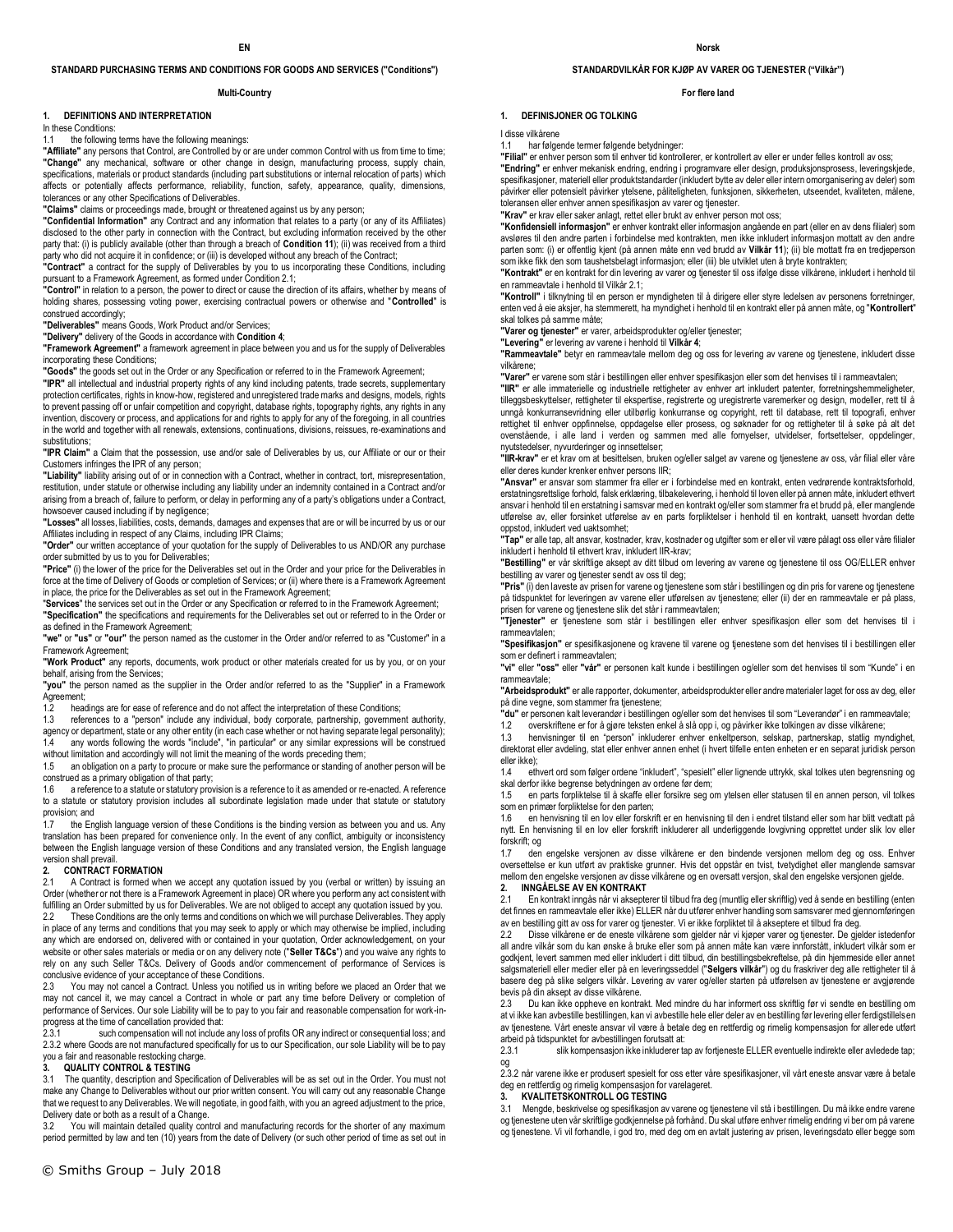a Framework Agreement or Order), which we or a third party on our behalf may inspect or receive copies of on demand.

3.3 We may inspect and test Goods at any time prior to Delivery. You will allow us and our representatives to enter your premises to carry out such inspection and testing and will provide us with all facilities reasonably required. If, following such inspection or testing, we are not satisfied that the Goods will comply with Condition 5.1, you will take all steps necessary to ensure compliance.

3.4 You will maintain a quality control system that meets any international standard as required by us, or which is otherwise approved by us and such test and inspection system as we may require.

3.5 You may not deliver the Goods by separate instalments without our prior written consent. Instalments will be invoiced separately by you.

#### **4. DELIVERY OF GOODS / SUPPLY OF SERVICES**

4.1 Unless otherwise specified in an Order, you will deliver the Goods DDP (Incoterms 2010) to the address specified in the Order during our normal business hours on the date specified in the Order. You will be responsible for off-loading the Goods from the delivery vehicle. Delivery of the Goods will occur when they have been off-loaded at the delivery address.

4.2 You will perform Services in accordance with the applicable timetable communicated to you or as set out in the Order to meet all Specifications.

4.3 Time is of the essence for performance of your obligations under the Contract. If you are late performing your obligations under the Contract, you will pay to us a sum equal to 1.5% of the Price for each week of delay up to a maximum of 15% of the Price. You and we agree that this amount is reasonable and proportionate AND the most effective way of compensating us for part or all of our losses arising from late performance. However, you and we intend that we should be able to recover general damages as well as such sums in circumstances where we have suffered loss in excess of such sums as a result of your late performance. Therefore, our rights to any such sums under this **Conditions 4.3** is without prejudice to any other rights which we may have under the Contract or otherwise in respect of late performance, including the right to sue for damages or other relief and/or to terminate the Contract. A claim for general damages for late performance will be reduced by the amount of such sums under this **Conditions 4.3** actually applied or paid in respect of such late performance.

4.4 Services will be accepted by us when we are satisfied that the Services comply with the Specifications.<br>4.5 You will make sure that the Goods are marked in accordance with our instructions and any applicable You will make sure that the Goods are marked in accordance with our instructions and any applicable laws, rules and regulations and are properly packed and secured; marked with information on their origin; Delivery is accompanied by a prominently displayed delivery note showing the Order number, date of Order, type and quantity of Goods, and any special storage instructions; and delivered with all operating and safety instructions, clearly displayed warning notices and such other information as may be necessary for the proper use, maintenance and repair of the Goods.<br>4.6 If you fail to deliver the Goods on tir

If you fail to deliver the Goods on time we may terminate the Contract immediately by giving you notice, in which case you will refund any monies already paid by us in relation to the Goods that have not been delivered and indemnify us and our Affiliates against our Losses as a result of your failure to supply Goods, including obtaining substitute goods from another supplier.

We will have a reasonable period of time following Delivery to inspect Goods. We may reject Goods which do not meet Specifications. We can also reject Goods which are more or less than the quantity or type Ordered or delivered prior to the date specified on the Order. Rejected Goods will be returned at your cost and expense. If we accept Goods delivered prior to the date specified on the Order we may charge you the cost of storing them until the actual specified Delivery date.

4.8 Risk in the Goods passes to us on the later of acceptance and Delivery. Ownership of the Goods passes to us on the earlier of payment of the Price and Delivery.<br>4.9 You will notify us in writing as soon you are aware

You will notify us in writing as soon you are aware that any Goods or the product support for the Goods are to be discontinued or made of "end of sale" or "end of life". At our request, you and we will agree in good faith a reasonable period of time during which you will keep agreed spare parts available for us for any discontinued, desupported, end of life or end of sale Goods.

### **5. YOUR OBLIGATIONS**

#### 5.1 You will make sure that the Goods will:

5.1.1 be of satisfactory quality, comprise genuine, new materials (which are not used, refurbished, reconditioned, remanufactured, counterfeit or of such age as to impair usefulness or safety) and be fit for any purpose notified by us to you;

 $5.1.2$  conform to, satisfy and be capable of the Specifications;<br>5.1.3 be free from defects in design. materials and w

be free from defects in design, materials and workmanship;

5.1.4 be sold to us with full and unencumbered title and not infringe the IPR of any third party;<br>5.1.5 comply with all (i) applicable laws. (ii) requiatory requirements and (iii) standard

comply with all (i) applicable laws, (ii) regulatory requirements and (iii) standards and

requirements of relevant statutory and regulatory bodies; and

5.1.6 be safe and without risk to health.

5.2 In respect of Services, You will:

5.2.1 perform Services with the best care, skill and diligence in accordance with best practice; 5.2.2 use personnel (and sufficient number of personnel) who are suitably skilled and experienced to perform

the Services;

5.2.3 make sure that the Services conform with our reasonable instructions, comply with Specifications, are performed to meet the purposes notified by us to you and do not infringe the IPR of any third party; 5.2.4 provide all equipment, tools and vehicles and other items required to provide the Services;

5.2.5 obtain and at all times maintain all licences and consents required for the provision of the Services;

5.2.6 comply with all applicable laws, regulations, regulatory policies, guidelines or industry codes which may

apply to the provision of the Services; and<br>5.2.7 pot do or omit to do anything not do or omit to do anything which may cause us or our Affiliates to lose any licence, authority,

consent or permission required for our or their business.<br>5.3 You will observe all health and safety rules and You will observe all health and safety rules and regulations and any other security requirements that apply at any of our premises and ensure that your personnel are insured against all risks while working on our premises.

5.4 Without affecting any of our other rights or remedies, if you materially breach any of these Conditions OR any Goods (whether or not accepted in whole or in part) do not conform with **Condition 5.1** during the longer of (i) your warranty period for the Goods and (ii) 12 months following Delivery OR any Services breach **Condition 5.2**, then we may:<br>5.4.1 terminate the

5.4.1 terminate the Contract and any other existing Contracts immediately with notice;<br>5.4.2 require you, at our option, to promptly repair or replace the relevant Goods or

require you, at our option, to promptly repair or replace the relevant Goods or reperform the relevant Services free of charge;

5.4.3 reject the Deliverables (in whole or in part) and require you to refund the Price for the relevant Deliverables;<br>5.4.4

5.4.4 accept the Deliverables subject to an equitable Price reduction; or 5.4.5 at your expense, repair or have a third party repair the Goods or re

at your expense, repair or have a third party repair the Goods or reperform or have a third party reperform the Services and you will indemnify us and our Affiliates against our Losses (including from any IPR Claims) arising from such breach.<br>5.5 Condition 5.4 will apply to

5.5 **Condition 5.4** will apply to any repaired or replacement Goods supplied under **Condition 5.4.2.**

5.6 If, as a result of any Goods not conforming with **Condition 5.1** or Services not conforming with **Condition 5.2** or otherwise representing an unreasonable risk of harm to the public or the environment, we determine a recall, removal or correction campaign ("campaign") is necessary or are required to carry out a campaign, we may implement such campaign and you will indemnify us and our Affiliates against all Losses incurred as a result of any such campaign.

### **6. OUR PROPERTY**

#### følge av en endring.

3.2 Du skal utføre detaljert kvalitetskontroll og føre en produksjonslogg i den korteste av enhver maksimal periode loven tillater, og i ti (10) år fra leveringsdato (eller en annen tidsperiode fastsatt i en rammeavtale eller bestilling) som vi eller en tredjeperson på våre vegne kan be om å gjennomgå eller få kopier av.

Vi kan når som helst kontrollere og teste varer før levering. Du skal la oss og våre representanter få adgang til dine lokaler for å utføre en slik kontroll og testing, og skal la oss få adgang til alle fasiliteter som rimelig kan forlanges. Hvis vi, etter en slik kontroll eller testing, mener at varene ikke oppfyller Vilkår 5.1, skal du f oreta det nødvendige for å sikre samsvar.

3.4 Du skal opprettholde et system for kvalitetskontroll som oppfyller en internasjonal standard som er påkrevd av oss, eller som på annen måte er godkjent av oss, og test- og kontrollsystemer vi krever.

3.5 Du kan ikke levere varene i separate leveranser uten skriftlig tillatelse fra oss på forhånd. Du skal fakturere delleveranser separat.

### **4. LEVERING AV VARER / UTFØRELSE AV TJENESTER**

4.1 Med mindre annet er spesifisert i en bestilling, skal du levere varene DDP (Incoterms 2010) til adressen som står i bestillingen i våre normale åpningstider på datoen fastsatt i bestillingen. Du skal være ansvarlig for lossing av varene fra fraktbilen. Levering av varene skjer når de har blitt losset på leveringsadressen.

4.2 Du skal utføre tjenestene i samsvar med gjeldende fremdriftsplan gitt til deg eller som står i bestillingen, og du skal oppfylle alle spesifikasjonene.

4.3 Tid er en viktig del av utførelsen av dine forpliktelser i henhold til kontrakten. Hvis du er forsinket i utførelsen av dine forpliktelser i henhold til kontrakten, skal du betale oss et beløp tilsvarende 1,5% av prisen for hver ukes forsinkelse opptil maksimalt 15% av prisen. Du og vi avtaler at dette beløpet er rimelig og forholdsmessig OG den mest effektive måten å kompensere oss på for en del av eller alle våre tap som følge av forsinket utførelse. Du og vi har imidlertid til hensikt at vi skal kunne få utbetalt vanlig erstatning i tillegg til et slikt beløp hvis vi har lidt større tap enn slike beløp som følge av din forsinkede utførelse. Derfor er vårt krav på slike beløp i henhold til dette **Vilkår 4.3** ikke påvirket av enhver annen rett som vi kan ha i henhold til kontrakten eller på annen måte angående forsinket utførelse, inkludert retten til å saksøke for å oppnå erstatning eller annen kompensasjon og/eller si opp kontrakten. Et krav om vanlig erstatning for forsinket utførelse vil reduseres med det beløpet i henhold til **Vilkår 4.3** som faktisk gjelder eller betales i forbindelse med en slik forsinket utførelse.<br>4.4 Tienestene vil aksepteres av oss når vi har forsikret oss

Tjenestene vil aksepteres av oss når vi har forsikret oss om at de oppfyller spesifikasjonene.

4.5 Du skal forsikre deg om at varene er merket i samsvar med våre instruksjoner og alle gjeldende lover, regler og forskrifter, og er ordentlig pakket og sikret, og merket med informasjon om deres opprinnelse. Det skal være en klar og tydelig leveringsseddel sammen med leveringen som viser bestillingsnummer, bestillingsdato, type og mengde varer, og alle spesielle lagringsinstruksjoner, alle drifts- og sikkerhetsinstruksjoner, klare og tydelige varselmeldinger og annen informasjon som kan være nødvendig for riktig bruk, vedlikehold og reparasjoner av varene.

4.6 Hvis du ikke leverer varene i tide, kan vi umiddelbart si opp avtalen ved å gi deg et varsel om det. Da skal du tilbakebetale alle beløp vi allerede har betalt for varer som ikke har blitt levert, og du skal kompensere oss og våre filialer for våre tap som følge av din manglende evne til å levere varene, inkludert oppnå erstatningsvarer fra en annen leverandør.

4.7 Vi skal disponere en rimelig periode etter leveringen til å kontrollere varene. Vi kan avvise varer som ikke oppfyller spesifikasjonene. Vi kan også avvise varer i større eller mindre mengde enn den bestilte mengden eller typen, eller som leveres før datoen angitt i bestillingen. Avviste varer vil returneres for din regning. Hvis vi aksepterer varer som leveres før datoen angitt i bestillingen, kan vi belaste deg for kostnaden for lagring av varene inntil den angitte leveringsdatoen.<br>4.8 Vi overtar risikoen for vare

4.8 Vi overtar risikoen for varene på datoen som inntreffer senest av aksept og levering. Vi overtar eierskapet til varene på datoen som inntreffer tidligst av betalingen av prisen og leveringen.

4.9 Du skal gi oss skriftlig beskjed så snart du vet at varer eller produktstøtte for varene vil stoppe opp eller at salget eller levetiden avsluttes. På vår forespørsel skal du og vi i god tro avtale en rimelig tidsperiode da du skal<br>ha reservedeler tilgjengelig for oss for eventuelle varer som ikke lenger produseres eller gis produktst lenger selges, eller etter endt levetid.

### **5. DINE FORPLIKTELSER**<br>5.1 Du skal sørge for at van

5.1 Du skal sørge for at varene skal:

5.1.1 være av tilfredsstillende kvalitet, inneholde ekte, nye materialer (som ikke er brukt, oppusset, ompakket, omprodusert, forfalsket eller så gamle at det reduserer brukbarheten eller sikkerheten) og være egnet til formålet vi har informert deg om;

5.1.2 være i samsvar med, oppfylle og tilsvare spesifikasjonene;

5.1.3 være frie for feil i design, materialer og utførelse;<br>5.1.4 selges til oss med full og ubeheftet eierskan og il

selges til oss med full og ubeheftet eierskap og ikke krenke tredjepersoners IIR;

5.1.5 være i samsvar med alle (i) gjeldende lover, (ii) forskriftsmessige krav og (iii) standarder og krav i henhold til relevante lover og regler; og

5.1.6 være sikre og uten helserisiko.

5.2 Når det gjelder tjenestene, skal du:

5.2.1 utføre tjenestene etter beste evne, ferdighet og samvittighet i henhold til beste praksis;

5.2.2 bruke personale (og tilstrekkelig antall personale) med nødvendige kvalifikasjoner og erfaring til å utføre

5.2.3 sørge for at tjenestene er i samsvar med våre rimelige instruksjoner, oppfylle spesifikasjonene, og at de utføres slik at de oppfyller formålet vi har informert deg om, og ikke krenke tredjepersoners IIR;

5.2.4 levere alt utstyr, verktøy og kjøretøy og andre gjenstander som kreves for å utføre tjenestene;

5.2.5 oppnå og til enhver tid opprettholde lisenser og tillatelser som kreves for å utføre tjenestene;

5.2.6 følge alle gjeldende lover, regler, forskrifter, retningslinjer eller industristandarder som kan gjelde for utførelsen av tjenestene; og<br>5.2.7 ikke gjøre elle

5.2.7 ikke gjøre eller unnlate å gjøre noe som kan føre til at vi eller våre filialer mister en lisens, myndighet,

Du skal følge alle helse- og sikkerhetsregler og forskrifter og alle andre sikkerhetskrav som gjelder i våre lokaler, og sørge for at ditt personale er forsikret mot alle risikoer mens de arbeider i våre lokaler.

5.4 Uten at det påvirker noen av våre andre rettigheter eller erstatninger, hvis du vesentlig misligholder disse vilkårene ELLER hvis varer (enten de er akseptert eller ikke i sin helhet eller delvis) ikke er i samsvar med **Vilkår 5.1** i den lengre perioden av (i) din garantiperiode for varene og (ii) 12 måneder etter levering ELLER hvis tjenester bryter med **Vilkår 5.2**, kan vi:

umiddelbart avslutte kontrakten og enhver annen eksisterende kontrakt med et oppsigelsesvarsel; 5.4.2 kreve at du, etter eget skjønn, raskt reparerer eller omleverer de relevante varene eller utfører de relevante tjenestene på nytt kostnadsfritt;

5.4.3 avvise varene og tjenestene (i sin helhet eller delvis) og kreve at du tilbakebetaler prisen for de relevante varene og tjenestene;<br>5.4.4 akseptere varene

5.4.4 akseptere varene og tjenestene til en rettferdig prisreduksjon; eller<br>5.4.5 for din regning, reparere eller få en tredjepart til å reparere va

for din regning, reparere eller få en tredjepart til å reparere varene eller utføre de relevante tjenestene på nytt eller få en tredjepart til å gjøre det, og du skal dekke våre og våre filialers tap (inkludert fra IIRkrav) som stammer fra et slikt brudd.<br>5.5 **Vilkår 5.4** gjelder for enhver i

5.5 **Vilkår 5.4** gjelder for enhver reparert vare levert i henhold til **Vilkår 5.4.2.**

5.6 Hvis vi vurderer, som et resultat av at varer ikke er i samsvar med **Vilkår 5.1** eller tjenester ikke er i samsvar med **Vilkår 5.2** eller at de på annen måte utgjør en urimelig risiko for å skade personer eller miljøet, at det er nødvendig å gjennomføre en kampanje for å tilbakekalle, fjerne eller korrigere ("kampanje") eller er nødt til å gjennomføre en kampanje, kan vi gjøre dette og du vil dekke våre og våre filialers tap som stammer fra en slik kampanje

**6. VÅRE EIENDELER**

tjenestene;

samtykke eller tillatelse som kreves for våre eller deres forretninger.<br>5.3 Du skal følge alle helse- og sikkerhetsregler og forskrifter og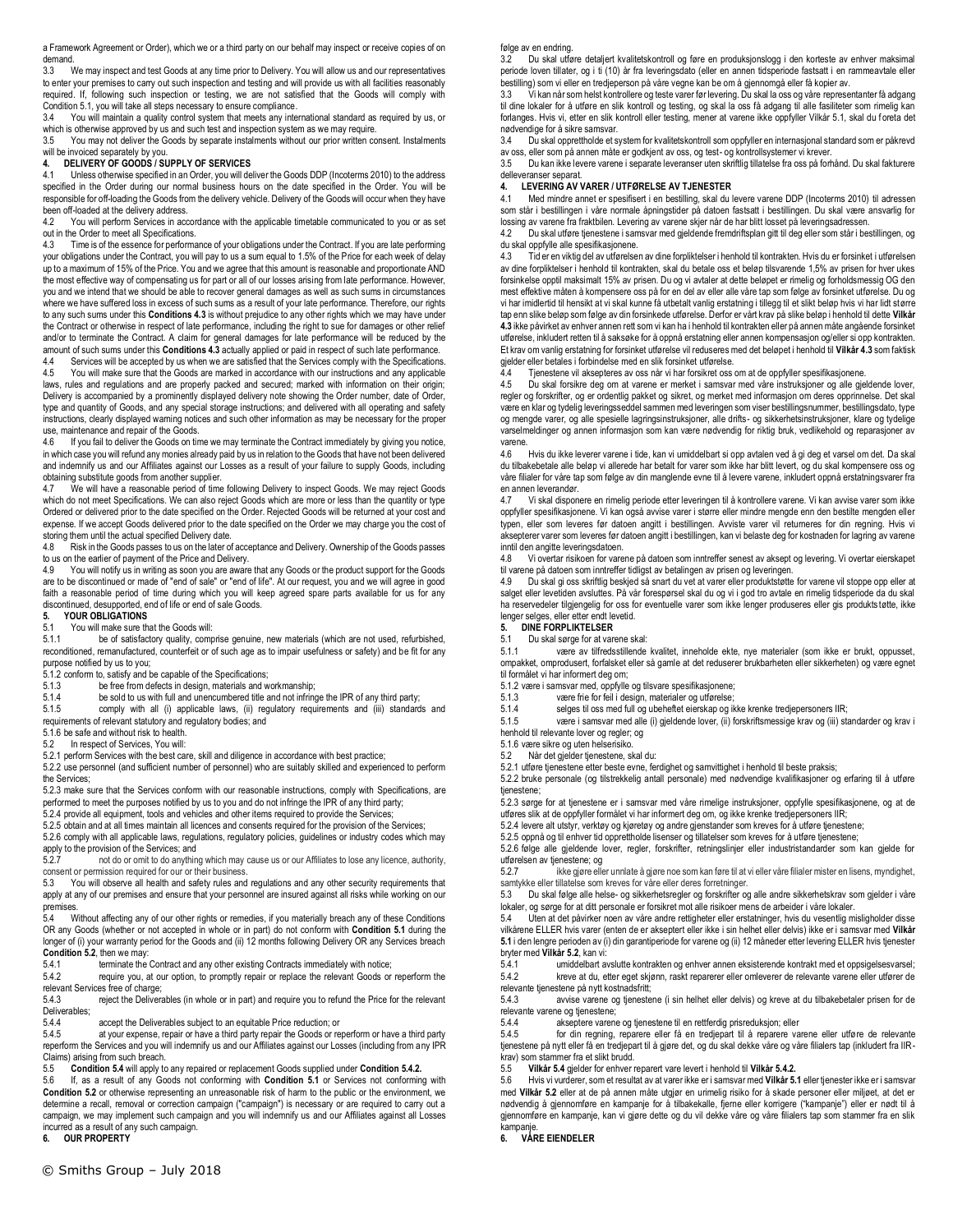6.1 All patterns, dies, moulds or other tooling or materials, supplied by us or prepared or obtained by you for us at our cost ("**Tooling**"), will be marked with our name or as otherwise specified by us and will be and remain our exclusive property returnable in good condition on demand.<br>6.2 You will insure against all risks any Tooling and also any of you

You will insure against all risks any Tooling and also any of your own tooling or property which may be kept on our premises for the purposes of providing Deliverables. You will keep all Tooling safe and in good condition while in your custody and/or under your control. All Tooling will be kept separately from your stock and other inventory.

6.3 We reserve the right to charge to you the cost of any Tooling if it is destroyed or damaged or rendered unfit for the purpose for which it was originally manufactured while under your control.<br>6.4 You will not dispose of any Tooling other than in accordance with our prior writ

6.4 You will not dispose of any Tooling other than in accordance with our prior written instructions. You will not, at any time, use Tooling, nor will you allow Tooling to be used by anyone else for any purpose other than the supply of the Deliverables unless we have previously provided our consent in writing.

6.5 We will have the right to enter your premises and remove Tooling at any time without being liable for trespass or for damages of any sort.

# **7. ASSIGNMENT OF IPR**<br>**7.1** This Condition 7 will

7.1 This **Condition 7** will apply if the Goods are to be made, modified or redesigned to our Specification. Any bespoke Specification or Work Product you create or have created for us will be treated as "Goods" for the purposes of this **Condition 7.**

7.2 We will own all present and future IPR (together with all economic and proprietary rights) in the Goods and our specification. Accordingly, you will not use our specification other than to manufacture the Goods for us. With full title guarantee, you:

7.2.1 assign to us all IPR in the Goods which subsist as at the date of the Contract:

7.2.2 assign to us (by way of present assignment of the future copyright) all future copyright in the Goods immediately upon its creation; and

7.2.3 agree to assign to us all other IPR in the Goods immediately upon its creation.

7.3 You will:

7.3.1 at your own cost, execute all such documents and do all such acts and things as we may request from time to time in order to secure our full right, title and interest in the IPR in the Goods; and

7.3.2 obtain the waiver of all moral rights (and any broadly equivalent rights) in the Goods.

7.4 The exception to **Condition 7.2** above is that any IPR in existing products, materials or data used to create Goods ("**Existing Materials**") will continue to belong to you (or your suppliers). You grant (and, where applicable, will ensure that your suppliers grant) to us, our Affiliates and our and their end customers a nonexclusive, perpetual, royaltyfree, irrevocable licence to use and to have used Existing Materials which form part of any Goods.<br>8. **PRICE AND** 

#### **8. PRICE AND PAYMENT**

8.1 As long as you perform your obligations in accordance with the terms of the Contract, we will pay the Price to you in accordance with **Condition 8**.

The only sums of money we will pay in connection with the supply of the Deliverables are the Price which will be inclusive of all costs and expenses incurred by you including all packaging, insurance, carriage, duties and delivery costs.

8.3 Any sum payable under the Contract is exclusive of value added tax, sales tax and/or goods and services tax (and any other similar or equivalent taxes, duties, fees and levies imposed from time to time by any government or other authority) upon any supply made to us which will be payable in addition to that sum in the manner and at the rate prescribed by law from time to time but inclusive of all other taxes, fees and levies imposed from time to time by any government or other authority.<br>8.4 You may invoice us for the Price for the Goods following I

8.4 You may invoice us for the Price for the Goods following Delivery and for Services following completion<br>8.5 Other than as set out in Conditions 8.7 and 8.9, each invoice will be payable by us within 60 days 8.5 Other than as set out in **Conditions 8.7** and **8.9**, each invoice will be payable by us within 60 days following the date on which the invoice is received by us. You will send invoices to the address specified in the Order.<br>8.6

No payment made by us will constitute acceptance by us of any Deliverables or otherwise affect any rights or remedies which we may have against you including the right to recover any amount overpaid or wrongfully paid to you.

8.7 We may withhold payment of any disputed sum until the dispute is settled.<br>8.8 If any undisputed sum payable under the Contract is not paid when due

If any undisputed sum payable under the Contract is not paid when due you may charge us interest daily on that sum at 3% per year subject to any maximum or minimum rate of interest on overdue invoices specified by applicable law, from the due date until the date of payment (whether before or after judgment).

8.9 We may set-off, deduct or withhold any liability which you have to us against any liability which we have to you.

#### **9. TERMINATION**

9.1 Without limiting any other right we may have to terminate a Contract, if you commit a material breach of these Conditions we may terminate the Contract and any other existing Contracts immediately with written notice. Any breach of **Conditions 11, 12** or **15.9** will be deemed to be a material breach.<br>9.2 Without limiting any other right we may have to terminate a Contract, we may te

Without limiting any other right we may have to terminate a Contract, we may terminate the Contract immediately by giving you written notice if you (a) have a receiver, administrator or liquidator (provisional or otherwise) appointed; (b) are subject to a notice of intention to appoint an administrator or any other resolution on insolvency; (c) pass a resolution for your winding-up; (d) have a winding up order made by a court in respect of you; (e) enter into any composition or arrangement with creditors; (f) cease to carry on business; (g) are the subject of anything similar or equivalent to that set out in (a) to (f) under any applicable laws; or (h) you are subject to any change of Control and you will notify us immediately upon the occurrence of any such event or circumstance<br>9.3 Follow

9.3 Following expiry or termination of the Contract:<br>9.3.1 any Conditions which expressly or implement

any Conditions which expressly or impliedly continue to have effect after expiry or termination of the Contract will continue in force; and<br>9.3.2 all other rights and obligati

all other rights and obligations will immediately stop but will not affect any of your or our rights, obligations, claims and liabilities which may exist prior to the date of expiry or termination; and

9.3.3 each party will immediately stop using the other party's Confidential Information and will as soon as reasonably possible, if requested to do so, return to the other party all of the other party's Confidential Information (including all copies and extracts) in its possession or control or confirm its secure destruction; and<br>9.3.4 each party may keep any of the other party's Confidential Information which it has to keep to each party may keep any of the other party's Confidential Information which it has to keep to

comply with any applicable law and **Condition 9.3.3** will not apply to such Confidential Information. **Condition 11** will continue to apply to retained Confidential Information. 9.4 If we terminate a Contract, we may require you to deliver to us any supplies, materials or drawings

produced or acquired by you for the terminated part of the Contract and we will agree, in good faith, on the amount payable for the same.<br>10. LIABILITY AN

## **10. LIABILITY AND INSURANCE**<br>10.1 You will indemnify us and our Affiliates

You will indemnify us and our Affiliates against all our and their Losses arising from your breach of or negligent performance of or your failure to perform or delay in performing any part of these Conditions. We may, at our discretion, control the defence of any claim in respect of which you are required to indemnify us under a Contract.

10.2 Subject to **Condition 10.3**, we will not have any Liability to you for any (i) loss of profit, goodwill or revenue; or (ii) any indirect, consequential or special loss.

10.3 Nothing in these Conditions or any Contract will operate to exclude or restrict one party's Liability (if any) to the other (including for a person for whom it is vicariously liable):

10.3.1 for death or personal injury resulting from its negligence;<br>10.3.2 for its fraud or fraudulent misrepresentation: or

for its fraud or fraudulent misrepresentation; or

tjenestene med mindre vi på forhånd har gitt vårt skriftlige samtykke til dette. 6.5 Vi skal når som helst ha rett til å få adgang til dine lokaler og fjerne verktøy uten å holdes ansvarlige for

eiendomskrenkelse eller noen som helst erstatning.<br>7. TILDELING AV IIR

skadet eller uegnet for formålet det opprinnelig ble produsert for mens det var under din kontroll.

spesifisert, og skal være eneeid av oss og må kunne returneres i god stand på forespørsel.<br>62. Du skal forsikre ethvert verktøv mot enhver risiko, og også dine egne verktøv ell

## **7. TILDELING AV IIR**

adskilt fra ditt lager og annet inventar.

7.1 Dette **Vilkår 7** gjelder hvis varene skal produseres, endres eller remodelleres etter våre spesifikasjoner. Enhver spesiallaget spesifikasjon eller arbeidsprodukt du lager eller har laget for oss, vil behandles som "varer" i forbindelse med dette **Vilkår 7.**

6.1 Alle mønstre, farger, former eller andre redskaper eller materialer levert av oss eller forberedt eller anskaffet av deg for oss for vår regning ("**Verktøy**"), skal være merket med vårt navn eller slik vi på annen måte har

6.3 Vi forbeholder oss retten til å belaste deg med kostnaden for ethvert verktøy hvis det blir ødelagt eller

6.2 Du skal forsikre ethvert verktøy mot enhver risiko, og også dine egne verktøy eller eiendeler som kan oppbevares i våre lokaler med det formål å levere varene og tjenestene. Du skal oppbevare alle verktøy på et sikkert sted og i god stand mens de er i din besittelse og/eller under din kontroll. Alle verktøy skal oppbevares

6.4 Du skal ikke disponere andre verktøy enn det som står i våre skriftlige instruksjoner. Du skal ikke, på noe tidspunkt, bruke verktøy eller tillate at verktøy brukes av andre til ethvert annet formål enn for å levere varene og

7.2 Vi skal eie alle nåværende og fremtidige IIR (sammen med alle økonomiske og merkerelaterte rettigheter) til varene og vår spesifikasjon. Derfor skal du ikke bruke vår spesifikasjon til annet enn til å produsere varene for oss. Med full garanti for eierskap, skal du:

7.2.1 tildele oss alle IIR til varene som eksisterer på tidspunktet for kontrakten;

7.2.2 tildele oss (via nåværende tildeling av fremtidig copyright) all fremtidig copyright til varene straks de skapes;

og 7.2.3 akseptere å tildele oss alle andre IIR til varene straks de skapes.

7.3 Du skal:

7.3.1 for egen regning utføre alle slike dokumenter og gjøre alle handlinger og ting vi til enhver tid kan kreve for å sikre vår fulle rett, eiendomsrett og interesse i IIR til varene; og

7.3.2 oppnå fraskrivelsen av alle ideelle rettigheter (og enhver bredt tilsvarende rettighet) til varene.

7.4 Unntaket til **Vilkår 7.2** ovenfor er at enhver IIR til eksisterende produkter, materialer eller data brukt til å skape varene ("**Eksisterende materialer**") vil fortsatt tilhøre deg (eller dine leverandører). Du innvilger (og der det er relevant, skal sørge for at dine leverandører innvilger) oss, våre filialer og våre og deres sluttkunder en ikkeeksklusiv, evigvarende, royaltyfri, ugjenkallelig lisens til å bruke og til å ha brukt eksisterende materialer som er en del av en vare.

#### **8. PRIS OG BETALING**

8.1 Forutsatt at du oppfyller dine forpliktelser i henhold til kontraktens vilkår, vil vi betale prisen til deg i samsvar med **Vilkår 8**.

8.2 De eneste beløpene vi vil betale i forbindelse med leveringen av varene og tjenestene, er prisen som vil være inklusive alle kostnader og utgifter du har hatt, inkludert all emballasje, forsikring, transport, tollavgift og leveringskostnader

8.3 Ethvert beløp som skal betales etter kontrakten, er eksklusive merverdiavgift, salgsgebyrer og/eller avgifter på varer og tjenester (og alle andre lignende eller tilsvarende avgifter, tollavgifter, gebyrer og skatter som til enhver tid er pålagt av regjeringen eller andre myndigheter) som pålegges enhver levering til oss og som skal betales i tillegg til dette beløpet på en slik måte og tidspunkt pålagt av loven til enhver tid, men inklusive alle andre avgifter, gebyrer og skatter pålagt til enhver tid av en regjering eller annen myndighet.<br>8.4 Du kan fakturere oss for prisen på varene etter levering, og for tienest

Du kan fakturere oss for prisen på varene etter levering, og for tjenestene etter utførelse.

8.5 Bortsett fra det som står i **Vilkår 8.7** og **8.9**, skal hver faktura betales av oss senest 60 dager etter datoen da fakturaen ble mottatt av oss. Du skal sende fakturaer til adressen som står i bestillingen.<br>8 6. – Ingen betaling fra ossutnigg vår aksent av varer eller påvirker på annen måte noeu

8.6 Ingen betaling fra oss utgjør vår aksept av varer eller påvirker på annen måte noen rettigheter eller krav som vi kan ha mot deg, inkludert retten til å inndrive ethvert beløp som er overbetalt eller feilaktig betalt til deg.

8.7 Vi kan tilbakeholde en betaling av et omtvistet beløp inntil tvisten er løst.

8.8 Hvis et uomtvistet beløp som skal betales etter kontrakten, ikke betales innen fristen, kan du kreve oss for en daglig rente av dette beløpet på 3% per år med forbehold om en maksimal eller minimal rente på forsinkede forfalte fakturaer fastsatt i gjeldende lov, fra forfall inntil betaling skjer (enten dette skjer før eller etter dom).

8.9 Vi kan motregne, trekke fra eller tilbakeholde enhver gjeld du har mot oss mot enhver gjeld vi har mot deg. **9. OPPSIGELSE**

9.1 Uten å begrense enhver annen rettighet vi kan ha til å si opp en kontrakt, hvis du begår et vesentlig brudd på disse vilkårene, kan vi umiddelbart si opp kontrakten og andre eksisterende kontrakter med skriftlig varsel. Ethvert brudd på **Vilkår 11, 12** eller **15.9** anses å være et vesentlig brudd.

9.2 Uten å begrense enhver annen rettighet vi kan ha til å si opp en kontrakt, kan vi umiddelbart si opp kontrakten ved å gi deg et skriftlig varsel hvis du (a) får oppnevnt en konkursbestyrer, administrator eller avviklingsleder (midlertidig eller annen); (b) er gjenstand for et varsel om hensikt å oppnevne en administrator eller enhver annen beslutning om insolvens; (c) vedtar avvikling; (d) det er besluttet avvikling av din virksomhet ved rettsavgjørelse; (e) går inn i konkursforhandlinger eller -ordninger med kreditorer; (f) slutter å drive din virksomhet; (g) er gjenstand for noe lignende eller tilsvarende det som står i (a) til (f) etter gjeldende lover; eller (h) er gjenstand for endringer i eierforholdet. Du skal straks informere oss om enhver slik omstendighet.

9.3 Dette skjer etter utløpet eller oppsigelsen av kontrakten:

ethvert vilkår som uttrykkelig eller underforstått fortsetter å ha virkning etter utløp eller oppsigelse av kontrakten, skal fortsatt være i kraft; og

alle andre rettigheter og plikter skal umiddelbart stoppe, men vil ikke påvirke noen av dine eller våre rettigheter, plikter, krav og ansvar som eventuelt eksisterer før tidspunktet for utløpet eller oppsigelsen; og<br>933 – hver part skal umiddelbart slutte å bruke den andre partens konfidensielle informasion, og

9.3.3 hver part skal umiddelbart slutte å bruke den andre partens konfidensielle informasjon, og vil så snart som rimelig mulig, hvis forespurt om det, returnere til den andre parten all konfidensiell informasjon tilhørende den andre parten (inkludert alle kopier og utskrifter) i dens besittelse eller kontroll, eller bekrefte at den har blitt sikkert destruert; og

9.3.4 hver part kan beholde den andre partens konfidensielle informasjon som må oppbevares for å oppfylle gjeldende lover og **Vilkår 9.3.3** gjelder ikke for slik konfidensiell informasjon. **Vilkår 11** vil fortsette å gjelde for lagret konfidensiell informasjon.<br>9.4 Hyjs vi sier opp en kontrak

Hvis vi sier opp en kontrakt, kan vi kreve at du leverer utstyr, materialer eller tegninger produsert eller anskaffet av deg for den oppsagte delen av kontrakten til oss, og vi skal i god tro avtale et beløp som skal betales for dette.

#### **10. ANSVAR OG FORSIKRING**

10.1 Du skal kompensere oss og våre filialer for alle våre og deres tap som stammer fra ditt brudd på eller uaktsomme utførelse av eller din manglende eller forsinkede utførelse av noen del av disse vilkårene. Vi kan, etter eget skjønn, gå til sak for å kreve erstatning fra deg etter kontrakten.

10.2 Etter **Vilkår 10.3** har vi intet ansvar overfor deg for noe (i) tap av fortjeneste, goodwill eller inntekter; eller (ii) indirekte, avledede eller spesielle tap.

10.3 Ingenting i disse vilkårene eller noen kontrakt skal føre til fritak for eller begrensning av en parts ansvar (eventuelt) overfor den andre (inkludert overfor en person som parten har et stedfortredende ansvar for):

10.3.1 for død eller personskade som følge av dens uaktsomhet;<br>10.3.2 for bedrageri eller falsk erklæring : eller

10.3.2 for bedrageri eller falsk erklæring.; eller<br>10.3.3 for ethvert forhold som det ved lov ikke

for ethvert forhold som det ved lov ikke er tillatt å frita eller begrense ansvar for.

10.4 Ansvarsfritak og -begrensningene i disse vilkårene gjelder både etter og før denne kontraktens utløp eller oppsigelse.

10.5 Ansvarsfritak og -begrensningene i dette **Vilkår 10** vil betraktes separat. Hvis en klausul eller del av en